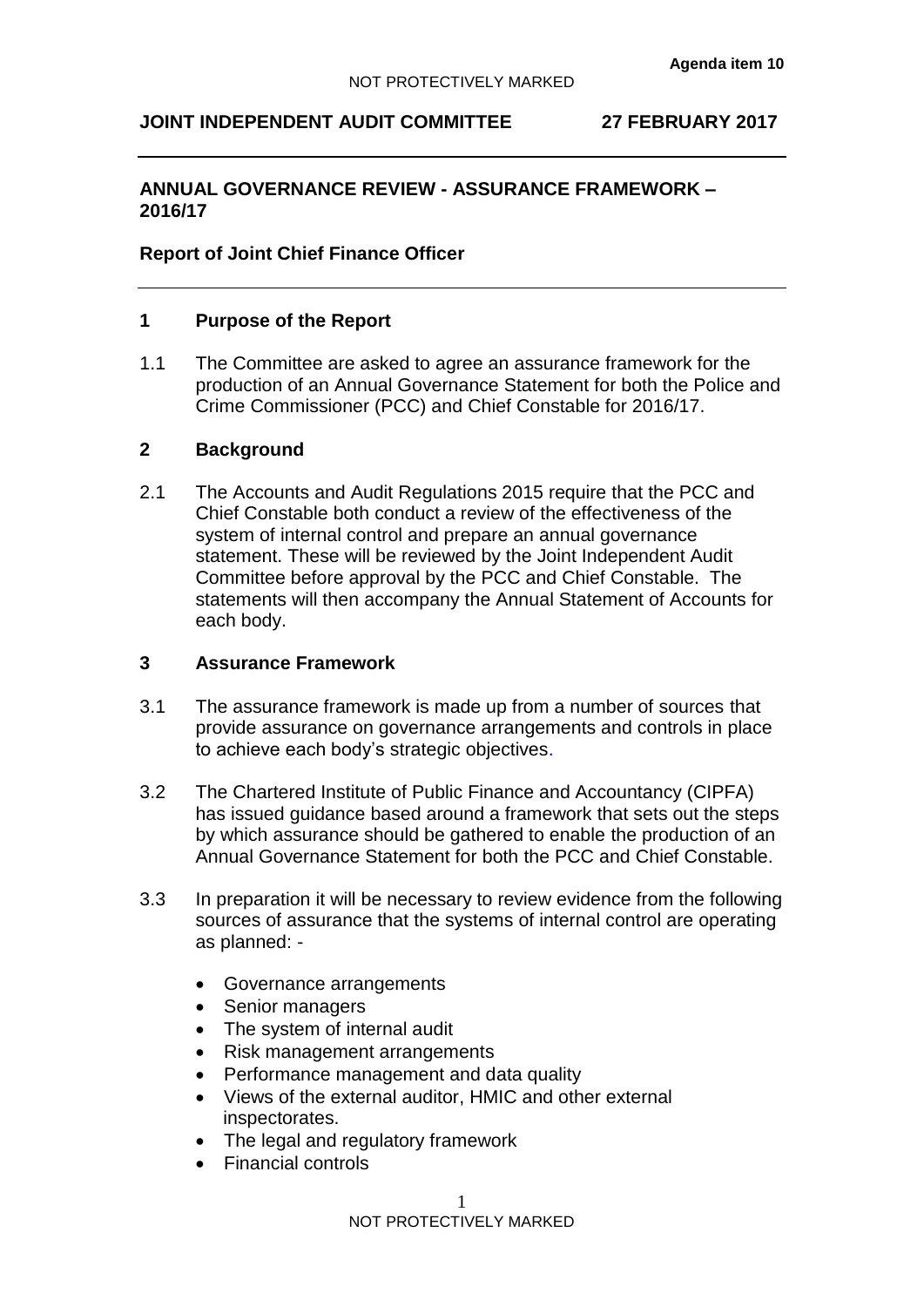- Partnership arrangements and governance
- Other sources of assurance as appropriate.

# **4 Sources of Assurance**

## **4.1 Governance arrangements**

- 4.1.1 The PCC and Chief Constable have responsibilities for governance within the Office of the Police & Crime Commissioner (OPCC) and Force in their own right. This means that there will be two freestanding processes within the Police Service for ensuring good governance. In most respects the principles and implementation will be the same for the PCC and the Chief Constable. There may be however, areas specific to each corporation sole which will need to be reflected.
- 4.1.2 The PCC and Chief Constable have established a Joint Internal Governance Group which meets on a quarterly basis and whose work is fully aligned with that of the Joint Independent Audit Committee (JIAC). The Group is resourced by individuals who have the appropriate knowledge, expertise and levels of seniority to consider all necessary and mandatory governance requirements on behalf of both corporate bodies.
- 4.1.3 The permanent members of this Group are:

Joint Chief Finance Officer Chief Executive Deputy Chief Constable Head of Corporate Development Head of Finance Chief Internal Auditor

4.1.4 This Group will:

- Consider the extent to which the organisations comply with the principles and elements of good governance set out in the framework
- Identify systems, processes and documentation that provide evidence of compliance.
- Identify the individuals or mechanisms responsible for monitoring and reviewing the systems, processes and documentation
- Identify any governance issues that have not been addressed and consider how they should be addressed.
- Identify the individuals who would be responsible for undertaking any actions that are required.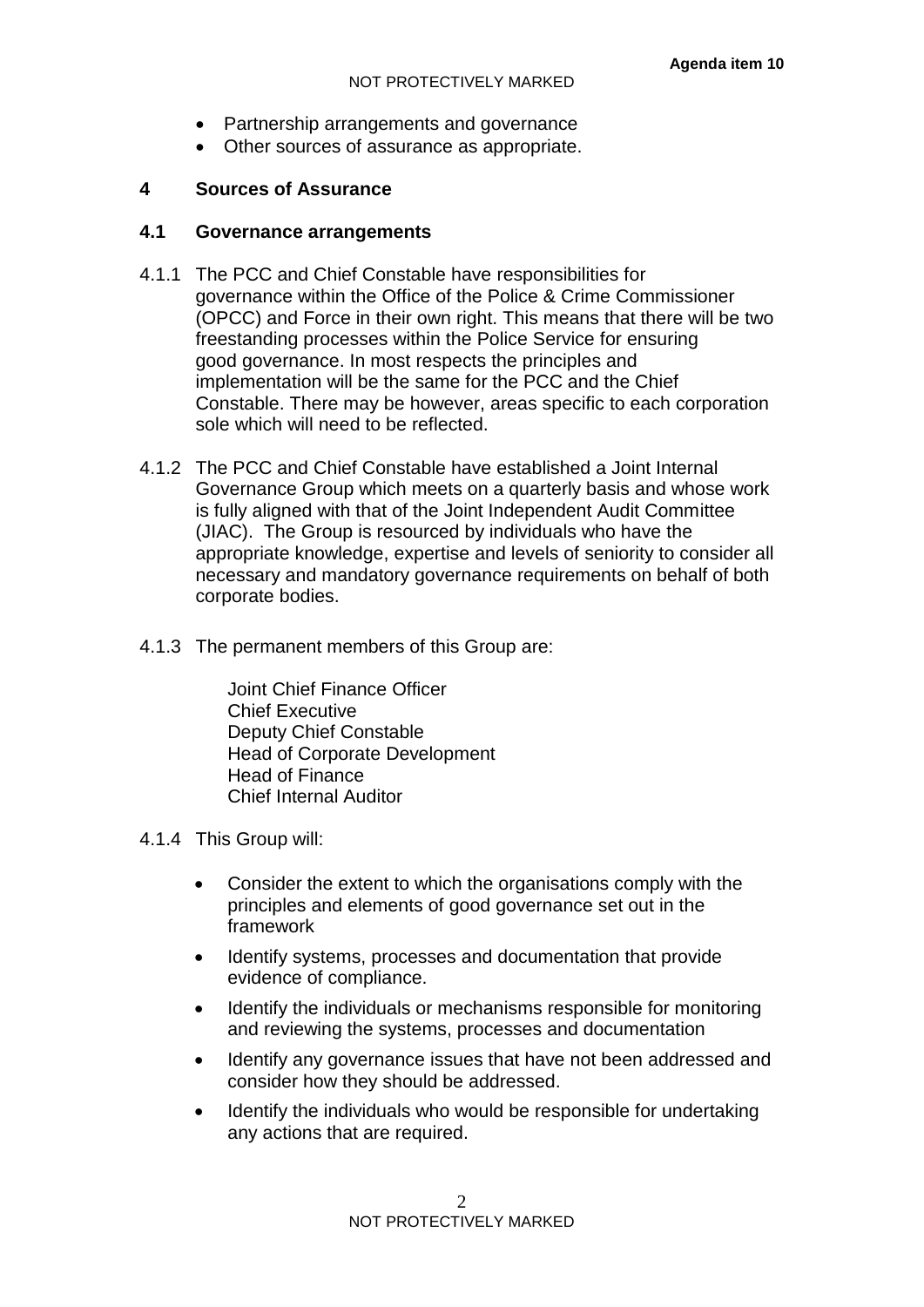#### **4.2 Senior managers**

4.2.1 All Heads of Department and Area Commanders for the Force and the Chief Executive of the OPCC will complete a self assessment assurance statement detailing the level of assurance they feel they can place on their key control and governance processes. The Joint Independent Audit Committee will receive a report giving the overall opinion of senior managers on the adequacy of arrangements they have in place.

## **4.3 The system of internal audit**

- 4.3.1 The Internal Audit Service, provided under a support agreement with Gateshead Council, is responsible for ensuring that the key systems, both financial and non financial, of both bodies are subject to regular audit as part of the risk based internal audit plan.
- 4.3.2 In addition a review of the effectiveness of internal audit is required under the Accounts and Audit Regulations 2015. This is defined by CIPFA as "a framework of assurance available to satisfy a local authority that the risks to its objectives, and the risks inherent in understanding its work, have been properly identified and are being managed by controls that are adequately designed and effective in operation". This review will also include evaluating the effectiveness of the Joint Independent Audit Committee.
- 4.3.3 Assurance in this area will be provided through the overall independent opinion of the Chief Internal Auditor based on the work undertaken by the Internal Audit Service during the year and reported to the Joint Independent Audit Committee in the Internal Audit Annual Report 2016/17.

#### **4.4 Risk management**

4.4.1 The PCC and Chief Constable have established a joint approach to the consideration and management of risk, which ensures that both bodies have management arrangements in place. Updates on risk are provided to JIAC on a quarterly basis and assurance in this area will be provided in the Corporate Risk Management Annual Report for 2016/17.

## **4.5 Performance management and data quality**

- 4.5.1 The performance management framework forms part of the assurance of senior managers on the key controls operating in their areas.
- 4.5.2 In addition there is a framework for reporting corporate performance management information, including oversight by the PCC. The Head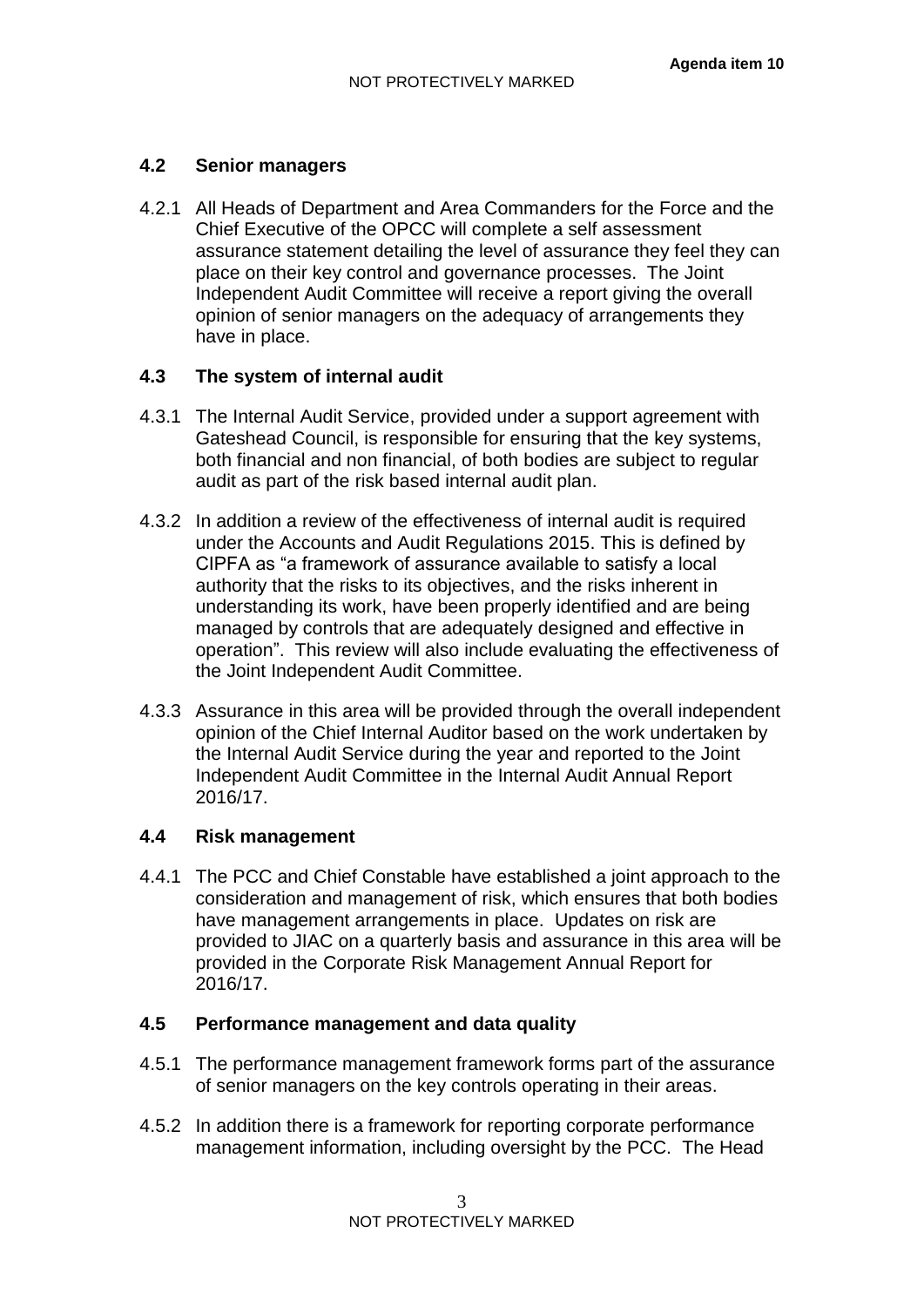of Corporate Development will provide assurance to the Joint Independent Audit Committee in respect of this framework.

## **4.6 Views of the external auditor and other external inspectorates**

- 4.6.1 The external auditor will issue an Annual Audit Letter to both the PCC and Chief Constable, providing a review of the value for money arrangements in each body and reporting any significant issues arising from the audits of their financial statements.
- 4.6.2 There are also a number of other external inspectorates, including HMIC, which report from time to time on management and governance arrangements within the Police Service.

## **4.7 Legal and regulatory framework**

4.7.1 Assurance will be sought from the PCC's Chief Executive and the Chief Constable's Head of Legal who have a legal duty within their own bodies to ensure the lawfulness and fairness of decision-making and ensure compliance with established policies, procedures, laws and regulations.

## **4.8 Financial controls**

4.8.1 Assurance will be sought from the Joint Chief Finance Officer to the PCC and Chief Constable, who is designated as the responsible officer for the administration of each body's financial affairs under section 151 of the Local Government Act 1972.

#### **4.9 Partnership arrangements and governance**

4.9.1 Assurance is also required in respect of any significant partnership arrangements, as they are key to the delivery of each body's objectives. Each arrangement will be assessed against guidance produced by the Audit Commission (Bridging the Accountability Gap, 2005)

#### **4.10 Other sources of assurance as appropriate**

- 4.10.1 Any other occurrence during the financial year that allows for or provides an opinion on the internal control environment or governance arrangements for either body, will be included in the evidence provided to support the Annual Governance conclusion.
- 4.10.2 The annual assurance statements will also take due account of adherence to the CIPFA Code of Practice on managing the risk of fraud and corruption.

## **5 Review of Governance Arrangements**